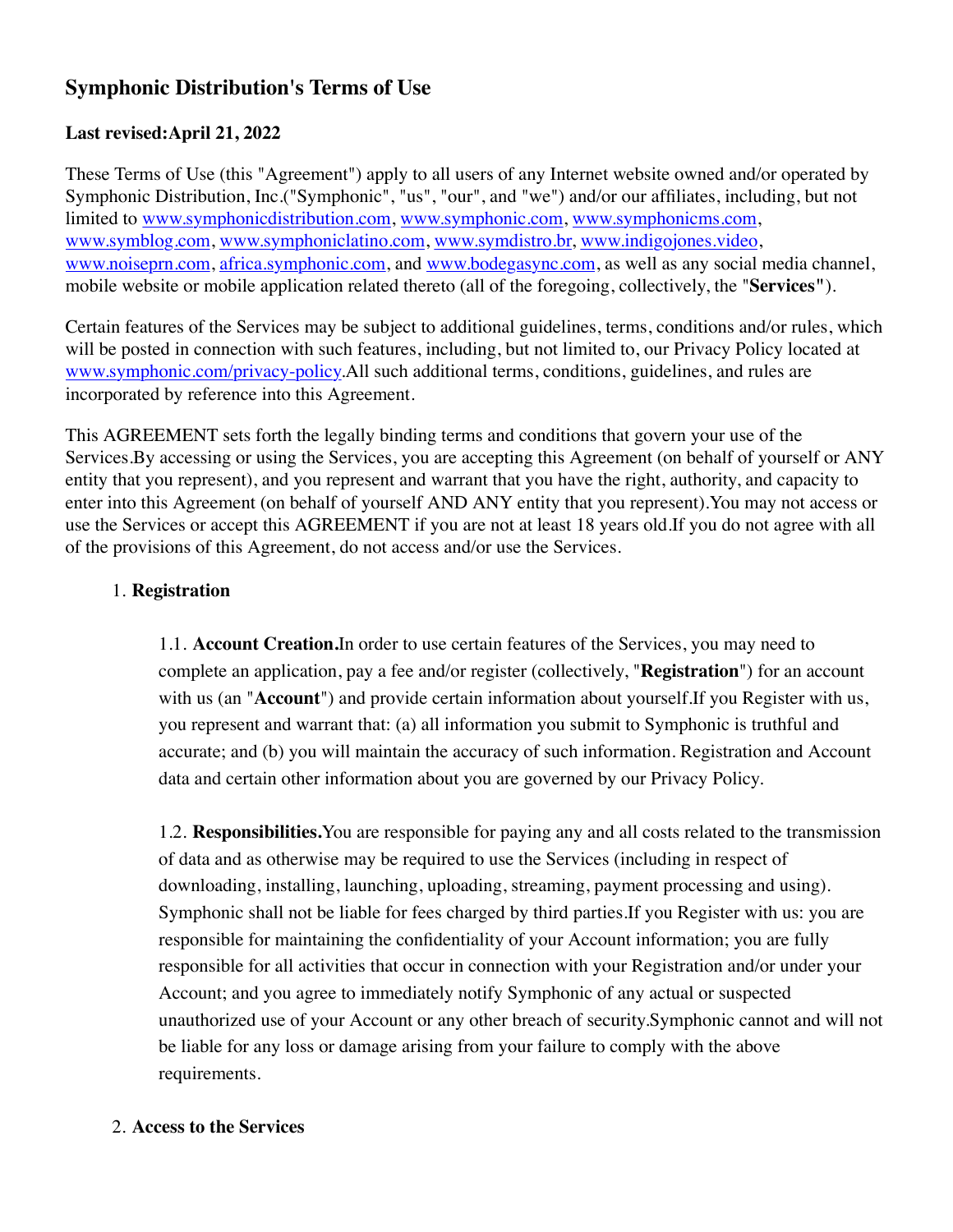2.1. **License.** Subject to this Agreement, Symphonic grants you a non-transferable, nonexclusive, revocable, limited license to use and access the Services. Your use of the Services is at your own risk.

2.2. **Certain Restrictions.**The rights granted to you in this Agreement are subject to the following restrictions: (a) you shall not license, sell, rent, lease, transfer, assign, or host the Services, whether in whole or in part, or any content displayed on the Services; (b) you shall not modify, make derivative works of, disassemble, reverse compile or reverse engineer any part of the Services; (c) you shall not access the Services in order to build a similar or competitive website, product, or service; and (d) except as expressly stated herein, no part of the Services may be copied, reproduced, distributed, republished, downloaded, displayed, posted or transmitted in any form or by any means.Unless otherwise indicated, any future release, update, or other addition to functionality of the Services shall be subject to this Agreement.All copyright and other proprietary notices on the Services (or on any content displayed on the Services) must be retained on all copies thereof.

2.3. **Modification.**Symphonic reserves the right, at any time, to modify, suspend, interrupt or discontinue the Services (in whole or in part) with or without notice to you.You agree that Symphonic will not be liable to you or to any third party for any modification, suspension, or discontinuation of the Services or any part thereof.

2.4. **No Support or Maintenance.**You acknowledge and agree that Symphonic may, but shall have no obligation to, provide you with any support or maintenance in connection with the Services.

2.5. **Ownership.**Excluding any User Content (defined below) that you may submit, you acknowledge that all the intellectual property rights, including copyrights, patents, trademarks, and trade secrets in the Services and its content (including, but not limited to text, data, graphics, logos, icons, buttons, images, audio clips, video clips, links, digital downloads, and software) are owned by Symphonic or our suppliers or other partners.Neither this Agreement, nor your access to the Services, transfers to you or any third party any rights, title or interest in or to such intellectual property rights, except for the limited access rights expressly set forth in Section 2.1.Symphonic and its suppliers and partners reserve all rights not expressly granted in this Agreement.There are no implied licenses granted under this Agreement. Any content available in connection with the Services, other than your Client Content submitted in connection with a Separate Agreement (as such terms are respectively defined below), is made available solely for your personal, non-commercial use and may not be copied, reproduced, republished, modified, edited, uploaded, posted, transmitted, broadcast, transmitted or distributed in any way, including by e-mail or other electronic means, without the express prior written consent of Symphonic in each instance.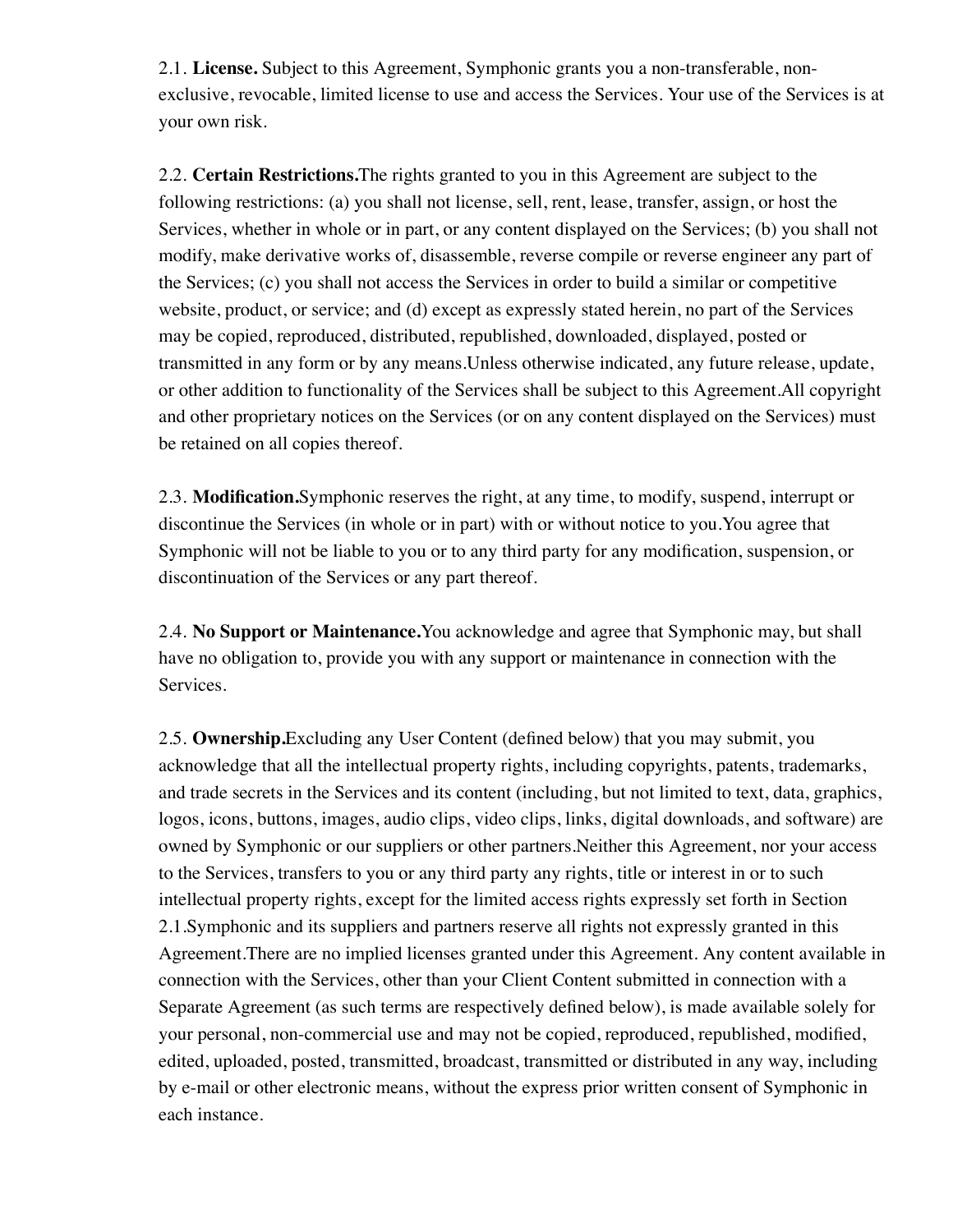2.6. **Purchases.**If you purchase products or services or make payments in connection with the Services, you may be asked to supply certain information including credit card or other payment information. By initiating a transaction, you warrant and represent that, you (i) are eighteen (18) years old or older, and (ii) have the legal right to use the payment means you select. You agree that all information that you provide will be accurate, complete, and current. You agree to pay all charges, including shipping and handling charges (if applicable), incurred by users of your credit card or other payment mechanism at the prices in effect when such charges are incurred. You will also be responsible for paying any applicable taxes relating to your purchases. Symphonic will be entitled to change the fees or pricing and availability of any particular products or services without prior notice at any time. Any and all payments to Symphonic are non-refundable.

#### 3. **User Content**

3.1. **User Content.**"**User Content**" means any and all information, data and content that you or another user submits to, or uses with, the Services (but excluding so-called all "**Client Content**" as may be defined in and will be governed by any separate written distribution or other agreement executed by you and Symphonic, a "**Separate Agreement**").You are solely responsible for your User Content.You assume all risks associated with submission of your User Content, including in respect of any disclosure of your User Content that personally identifies you or any third party.You hereby represent and warrant that your User Content does not violate our Acceptable Use Policy (defined in Section 3.3).You may not represent or imply to others that your User Content is in any way provided, sponsored or endorsed by Symphonic.Because you alone are responsible for your User Content, you may expose yourself to liability if, for example, your User Content violates the Acceptable Use Policy.Symphonic is not obligated to backup any User Content, and your User Content may be deleted at any time without prior notice.You are solely responsible for creating and maintaining your own backup copies of your User Content if you desire. In the event that there is any conflict or any inconsistency between this Agreement and the terms and conditions of any Separate Agreement, the terms and conditions of the Separate Agreement shall prevail.

3.2. **License.**You hereby grant (and you represent and warrant that you have the right to grant) to Symphonic an irrevocable, nonexclusive, royalty-free and fully paid, worldwide license to reproduce, distribute, publicly display and perform, prepare derivative works of, incorporate into other works, and otherwise use and exploit your User Content, and to grant sublicenses of the foregoing rights, for the purposes of including your User Content in the Services.You hereby irrevocably waive (and agree to cause to be waived) any claims and assertions of moral rights or attribution with respect to your User Content.

#### 3.3. **Acceptable Use Policy.**The following terms constitute our "**Acceptable Use Policy**":

(a) You agree not to use the Services to  $(1)$  collect, upload, transmit, display, or distribute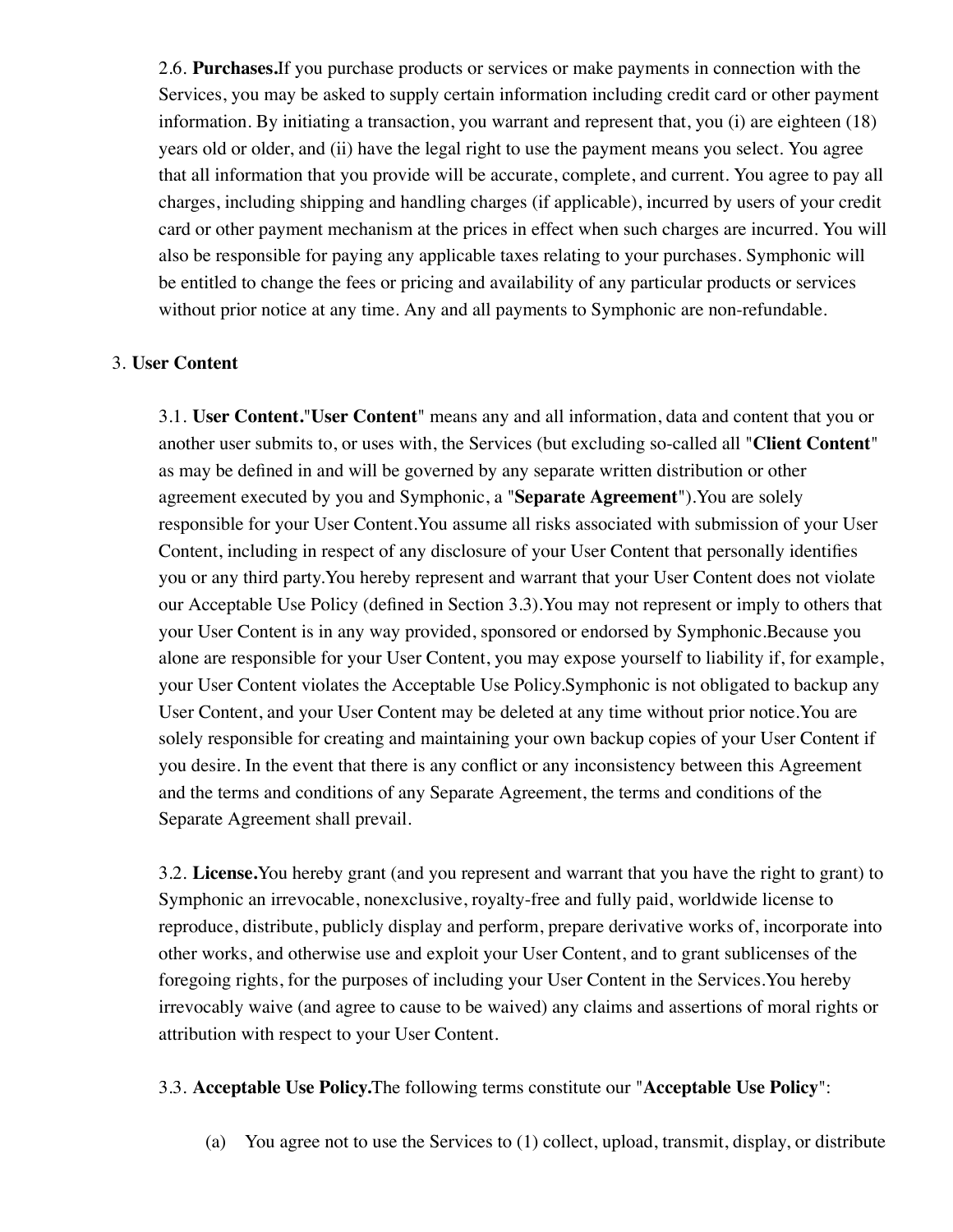any User Content (i) that violates any third-party right, including any copyright, trademark, patent, trade secret, moral right, privacy right, right of publicity, or any other intellectual property or proprietary right; (ii) that is unlawful, harassing, abusive, tortious, threatening, harmful, invasive of another  $\hat{\mathbf{\bullet}}$ s privacy, vulgar, defamatory, false, intentionally misleading, trade libelous, pornographic, obscene, patently offensive, promotes racism, bigotry, hatred, or physical harm of any kind against any group or individual or is otherwise objectionable; (iii) that is harmful to minors in any way; or (iv) that is in violation of any law, regulation, or obligations or restrictions imposed by any third party; (2) solicit, request or collect personal information for commercial or unlawful purposes or to send bulk emails, surveys or other mass messaging; or (3) impersonate or attempt to impersonate Symphonic or any other person.

(b) In addition, you agree not to: (i) upload, transmit, or distribute to or through the Services any computer viruses, worms, or any software intended to damage or alter a computer system or data; (ii) send through the Services unsolicited or unauthorized advertising, promotional materials, junk mail, spam, chain letters, pyramid schemes, or any other form of duplicative or unsolicited messages, whether commercial or otherwise; (iii)use the Services to harvest, collect, gather or assemble information or data regarding other users, including e-mail addresses, without their consent; (iv) interfere with, disrupt, or create an undue burden on servers or networks connected to the Services, or violate the regulations, policies or procedures of such networks; (v) attempt to gain unauthorized access to the Services (or to other computer systems or networks connected to or used together with the Services), whether through password mining or any other means; (vi) harass or interfere with any other user  $\hat{\mathbf{\bullet}}$  use and enjoyment of the Services; (vi) use software or automated agents or scripts to produce multiple accounts on the Services, or to generate automated searches, requests, or queries to (or to strip, scrape, or mine data from) the Services (provided, however, that we may grant to the operators of public search engines permission to use spiders to copy materials from the Services for the purpose of and to the extent necessary for creating publicly available searchable indices of the materials, subject to parameters we may set from time to time), or (vii) violate any applicable law, regulation or policy.

(c) Further, you represent and warrant that you have not engaged nor have you authorized or permitted any third party to engage, and you agree not to engage or authorize or permit any third party to engage, in any of the following activities or any similar such activities (individually and collectively, "Improper Activity") in respect of the Client Content you submit to Symphonic: any so-called "illegal boosting," "fraudulent streaming," or "juicing" activities or any similar activities designed to artificially inflate the amount of streams, transmissions, impressions, plays, views, engagements, logs, clicks, or other exploitations in respect of the Client Content, including, without limitation via the use of bots, third party tools or services, or any other method of fabricating, manipulating,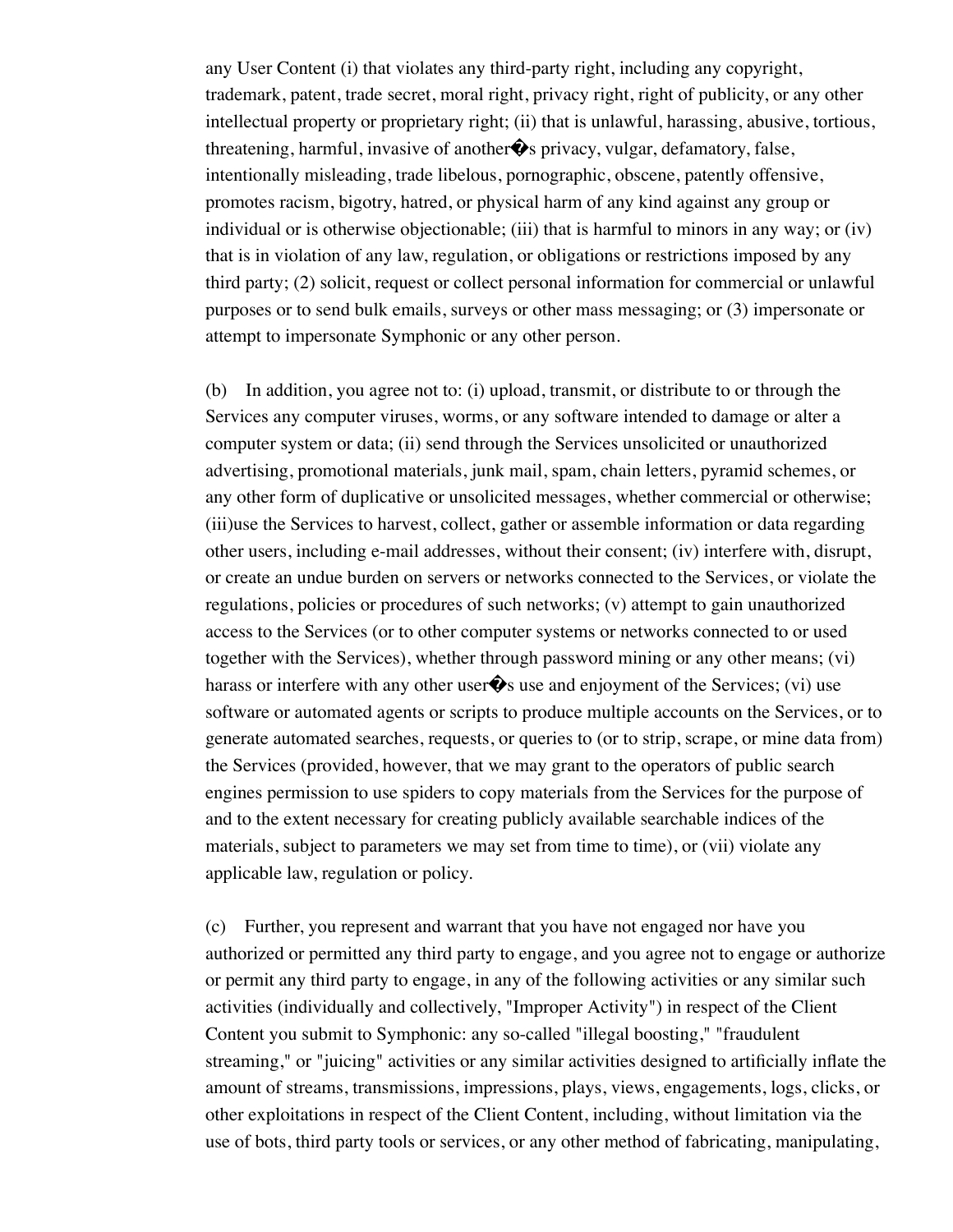artificially increasing, intentionally boosting or improperly aggregating the amount or number of streams, transmissions, impressions, plays, views, engagements, clicks, logs, or other exploitations for any Client Content. You will have no legal or equitable interest of any kind, or any right whatsoever, at any time, to receive any royalties or other revenues generated as a result of or in any way relating to streams, transmissions, impressions, plays, views, engagements, clicks, logs, or other exploitations of Client Content which Symphonic, in its sole and absolute discretion, suspects or deems to constitute, or otherwise attributes to Improper Activity.

3.4. **Enforcement.**We reserve the right (but have no obligation) to review any User Content, as well as the right to investigate and/or take appropriate action against you in our sole discretion if you violate the Acceptable Use Policy or any other provision of this Agreement or any Separate Agreement or otherwise create liability for us or any other person or entity. Without limiting any of Symphonic $\bullet$ s available rights or remedies under this Agreement, any Separate Agreement or at law or in equity, such action may include removing or modifying your User Content, suspending or terminating your Account in accordance with Section 8, and/or reporting you to law enforcement authorities.

3.5. **Feedback.**If you provide Symphonic with any feedback or suggestions regarding the Services ("**Feedback**"), you hereby assign to Symphonic all rights in such Feedback and agree that Symphonic shall have the right to use and fully exploit such Feedback and related information in any manner it deems appropriate.Symphonic will treat any Feedback you provide to Symphonic as non-confidential and non-proprietary.You agree that you will not submit to Symphonic any information or ideas that you consider to be confidential or proprietary.

3.6. **Promotions**. Any contests, sweepstakes, surveys, games, or promotions (collectively "**Promotions**") made available in connection with the Services may be governed by specific rules ("**Rules**") that are separate from this Agreement. By participating in any such Promotions, you will become subject to those Rules, which may vary from the terms of this Agreement. You should carefully review any specific Rules applicable to a particular Promotion along with our Privacy Policy, which, in addition to this Agreement and such Rules will govern any information you submit in connection with such activities. To the extent that the Rules for a Promotion conflict with this Agreement, the Promotion Rules shall control.

4. **Indemnification.** Without limiting any of Symphonic  $\bullet$  available rights or remedies under this Agreement, any Separate Agreement or at law or in equity, you agree to indemnify and hold Symphonic (and our affiliates and our and their respective officers, directors, employees, and agents) harmless, including in respect of costs and attorneys $\hat{\mathbf{\diamond}}$  fees, from any claim or demand made by any third party due to or arising out of (a) your use of the Services, (b) your violation of this Agreement or any Separate Agreement, (c) your violation of applicable laws or regulations or (d) your User Content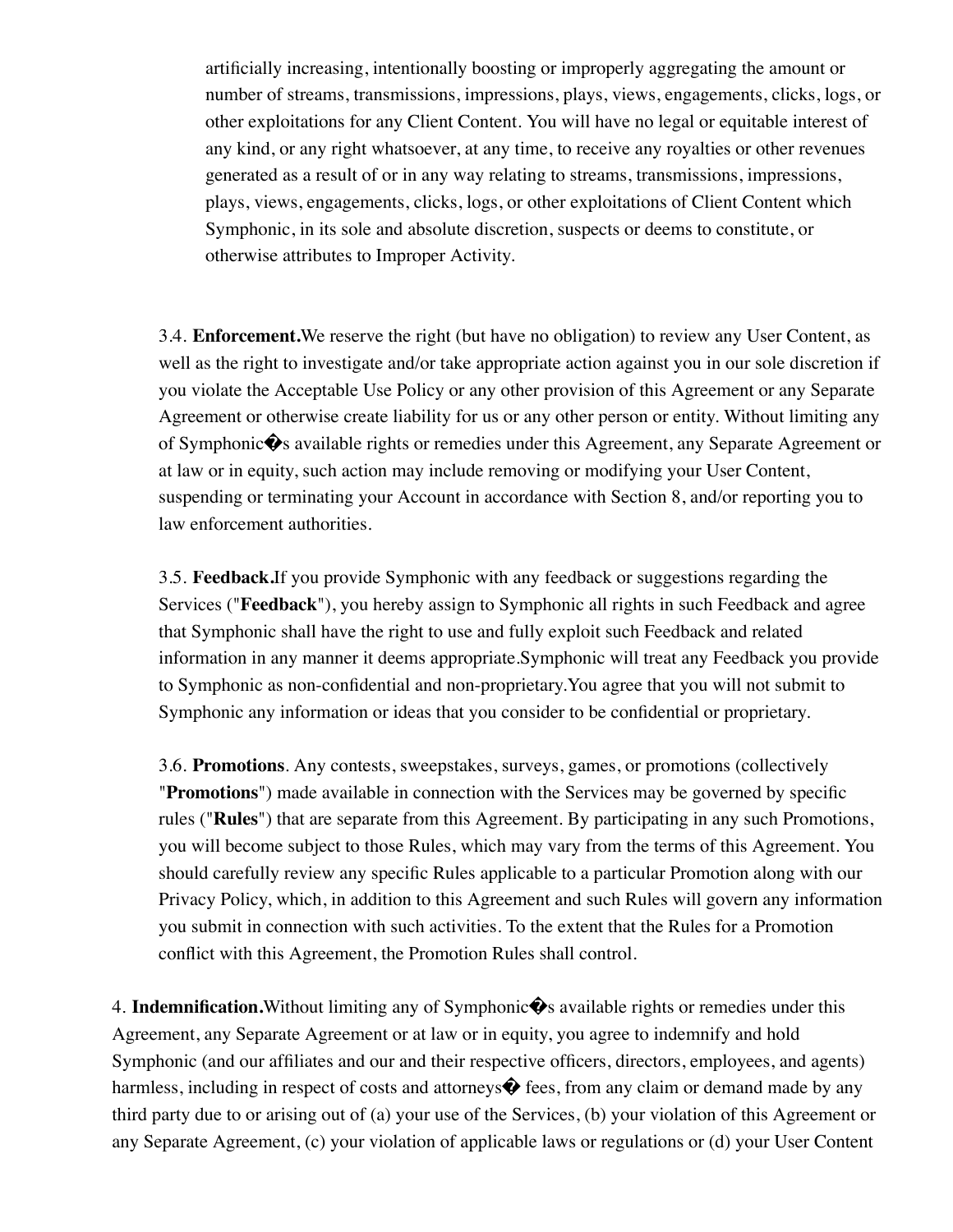or Client Content. Symphonic reserves the right, at your expense, to assume the exclusive defense and control of any matter for which you are required to indemnify us, and you agree to cooperate with our defense of these claims. You agree not to settle any matter without the prior written consent of Symphonic. Symphonic will use reasonable efforts to notify you of any such claim, action or proceeding upon becoming aware of it, provided that any failure of Symphonic to notify you of any claim will not relieve you of your indemnification obligations hereunder.

## 5. **Third-Party Links & Ads; Other Users**

5.1. **Third-Party Links & Ads.**The Services may contain links to third-party websites, content and services, and/or display advertisements for third parties (collectively, "**Third-Party Links & Ads**").Such Third-Party Links & Ads are not under the control of Symphonic, and Symphonic is not responsible for any Third-Party Links & Ads.Symphonic does not review, approve, monitor, endorse, warrant, or make any representations with respect to Third-Party Links & Ads. You use all Third-Party Links & Ads at your own risk, and should apply a suitable level of caution and discretion in doing so. When you click on any of the Third-Party Links & Ads, the applicable third party  $\hat{\bullet}$ s terms and policies apply, including the third party  $\hat{\bullet}$ s privacy and data gathering practices.You should make whatever investigation you feel necessary or appropriate before proceeding with any transaction in connection with such Third-Party Links & Ads.

5.2. **Other Users.**Each user of the Services is solely responsible for any and all of its own User Content.You acknowledge and agree that we are not responsible for any User Content, whether provided by you or by others.We make no guarantees regarding the accuracy, currency, suitability, or quality of any User Content.Your interactions with other users (if any) are solely between you and such users.You agree that Symphonic will not be responsible for any loss or damage incurred as the result of any such interactions.If there is a dispute between you and any other user, we are under no obligation to become involved.

5.3. **Release.** You hereby release and forever discharge Symphonic (and our affiliates and our and their respective officers, employees, agents, successors, and assigns) from, and hereby waive and relinquish, each and every past, present and future dispute, claim, controversy, demand, right, obligation, liability, action and cause of action of every kind and nature (including personal injuries, death, and property damage), that has arisen or arises directly or indirectly out of, or that relates directly or indirectly to, the Services (including any interactions with, or act or omission of, other users or any Third-Party Links & Ads).IF YOU ARE A RESIDENT OF THE STATE OF CALIFORNIA, USA, YOU HEREBY WAIVE CALIFORNIA CIVIL CODE SECTION 1542 IN CONNECTION WITH THE FOREGOING, WHICH STATES: "A GENERAL RELEASE DOES NOT EXTEND TO CLAIMS WHICH THE CREDITOR DOES NOT KNOW OR SUSPECT TO EXIST IN HIS OR HER FAVOR AT THE TIME OF EXECUTING THE RELEASE, WHICH IF KNOWN BY HIM OR HER MUST HAVE MATERIALLY AFFECTED HIS OR HER SETTLEMENT WITH THE DEBTOR."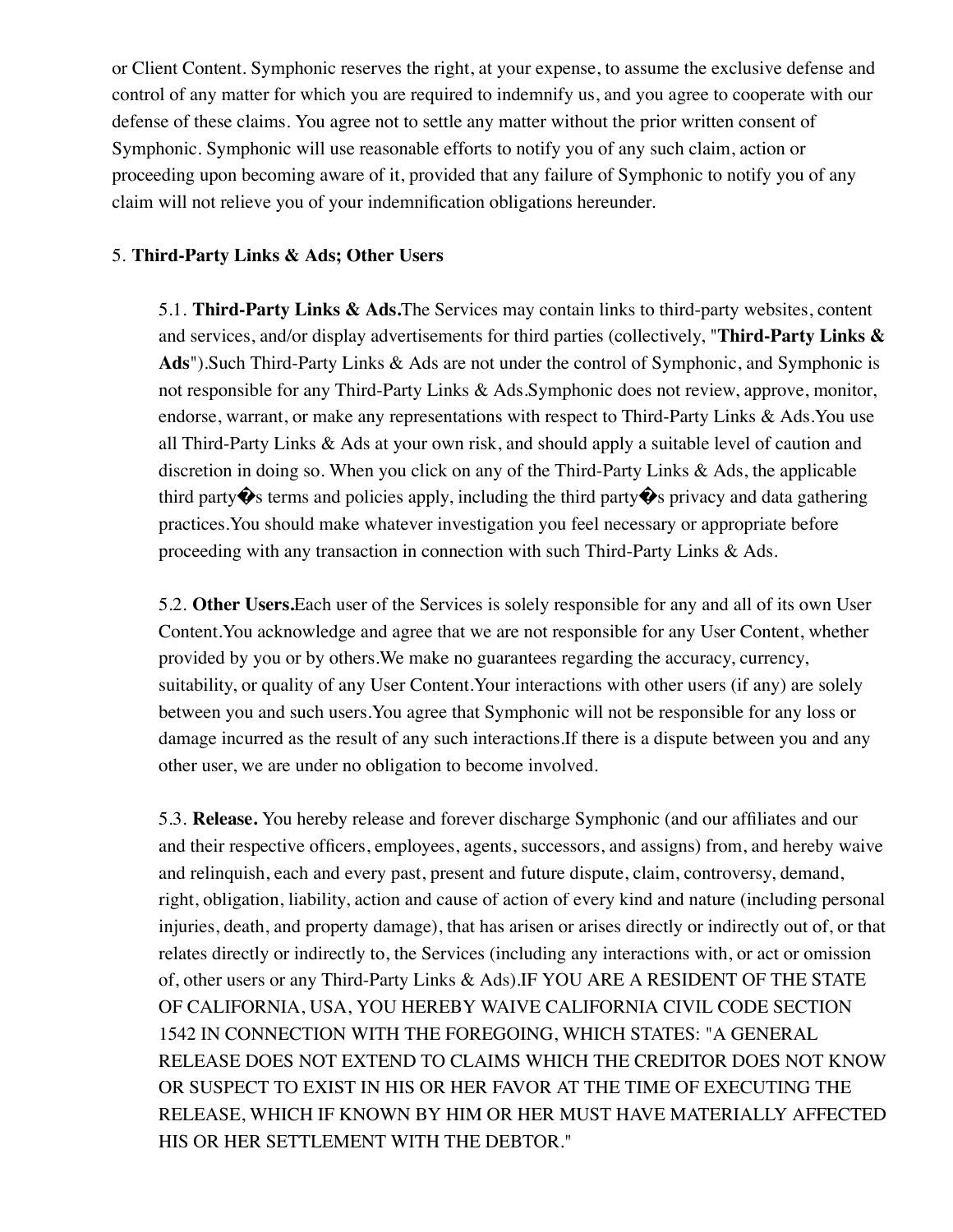## 6. **Disclaimers**

THE SERVICES ARE PROVIDED ON AN "AS-IS" AND "AS AVAILABLE" BASIS, AND SYMPHONIC (AND OUR SUPPLIERS AND PARTNERS) EXPRESSLY DISCLAIM ANY AND ALL WARRANTIES AND CONDITIONS OF ANY KIND, WHETHER EXPRESS, IMPLIED, OR STATUTORY, INCLUDING ALL WARRANTIES OR CONDITIONS OF MERCHANTABILITY, FITNESS FOR A PARTICULAR PURPOSE, TITLE, QUIET ENJOYMENT, ACCURACY, OR NON-INFRINGEMENT.WE (AND OUR SUPPLIERS AND PARTNERS) MAKE NO WARRANTY THAT THE SERVICES WILL MEET YOUR REQUIREMENTS, WILL BE AVAILABLE ON AN UNINTERRUPTED, TIMELY, SECURE, OR ERROR-FREE BASIS, OR WILL BE ACCURATE, RELIABLE, FREE OF VIRUSES OR OTHER HARMFUL CODE, COMPLETE, LEGAL, OR SAFE.IF APPLICABLE LAW REQUIRES ANY WARRANTIES WITH RESPECT TO THE SERVICES, ALL SUCH WARRANTIES ARE LIMITED IN DURATION TO NINETY (90) DAYS FROM THE DATE OF FIRST USE.

SOME JURISDICTIONS DO NOT ALLOW THE EXCLUSION OF IMPLIED WARRANTIES, SO THE ABOVE EXCLUSION MAY NOT APPLY TO YOU.SOME JURISDICTIONS DO NOT ALLOW LIMITATIONS ON HOW LONG AN IMPLIED WARRANTY LASTS, SO THE ABOVE LIMITATION MAY NOT APPLY TO YOU.

# 7. **Limitation on Liability**

TO THE MAXIMUM EXTENT PERMITTED BY LAW, IN NO EVENT SHALL SYMPHONIC (OR OUR SUPPLIERS OR PARTNERS) BE LIABLE TO YOU OR ANY THIRD PARTY FOR ANY LOST PROFITS, LOST DATA, COSTS OF PROCUREMENT OF SUBSTITUTE PRODUCTS, OR ANY INDIRECT, CONSEQUENTIAL, EXEMPLARY, INCIDENTAL, SPECIAL OR PUNITIVE DAMAGES ARISING FROM OR RELATING TO THIS AGREEMENT OR YOUR USE OF, OR INABILITY TO USE, THE SERVICES, EVEN IF WE HAVE BEEN ADVISED OF THE POSSIBILITY OF SUCH DAMAGES.ACCESS TO, AND USE OF, THE SERVICES IS AT YOUR OWN DISCRETION AND RISK, AND YOU WILL BE SOLELY RESPONSIBLE FOR ANY DAMAGE TO YOUR DEVICE OR COMPUTER SYSTEM OR BUSINESS, OR LOSS OF DATA RESULTING THEREFROM.

TO THE MAXIMUM EXTENT PERMITTED BY LAW, NOTWITHSTANDING ANYTHING TO THE CONTRARY CONTAINED HEREIN, OUR LIABILITY TO YOU FOR ANY DAMAGES ARISING FROM OR RELATED TO THIS AGREEMENT AND THE SERVICES (FOR ANY CAUSE WHATSOEVER AND REGARDLESS OF THE FORM OF THE ACTION), WILL AT ALL TIMES BE LIMITED TO A MAXIMUM OF FIFTY US DOLLARS (U.S. \$50). THE EXISTENCE OF MORE THAN ONE CLAIM WILL NOT ENLARGE THIS LIMIT.YOU AGREE THAT OUR SUPPLIERS AND PARTNERS WILL HAVE NO LIABILITY OF ANY KIND ARISING FROM OR RELATING TO THIS AGREEMENT.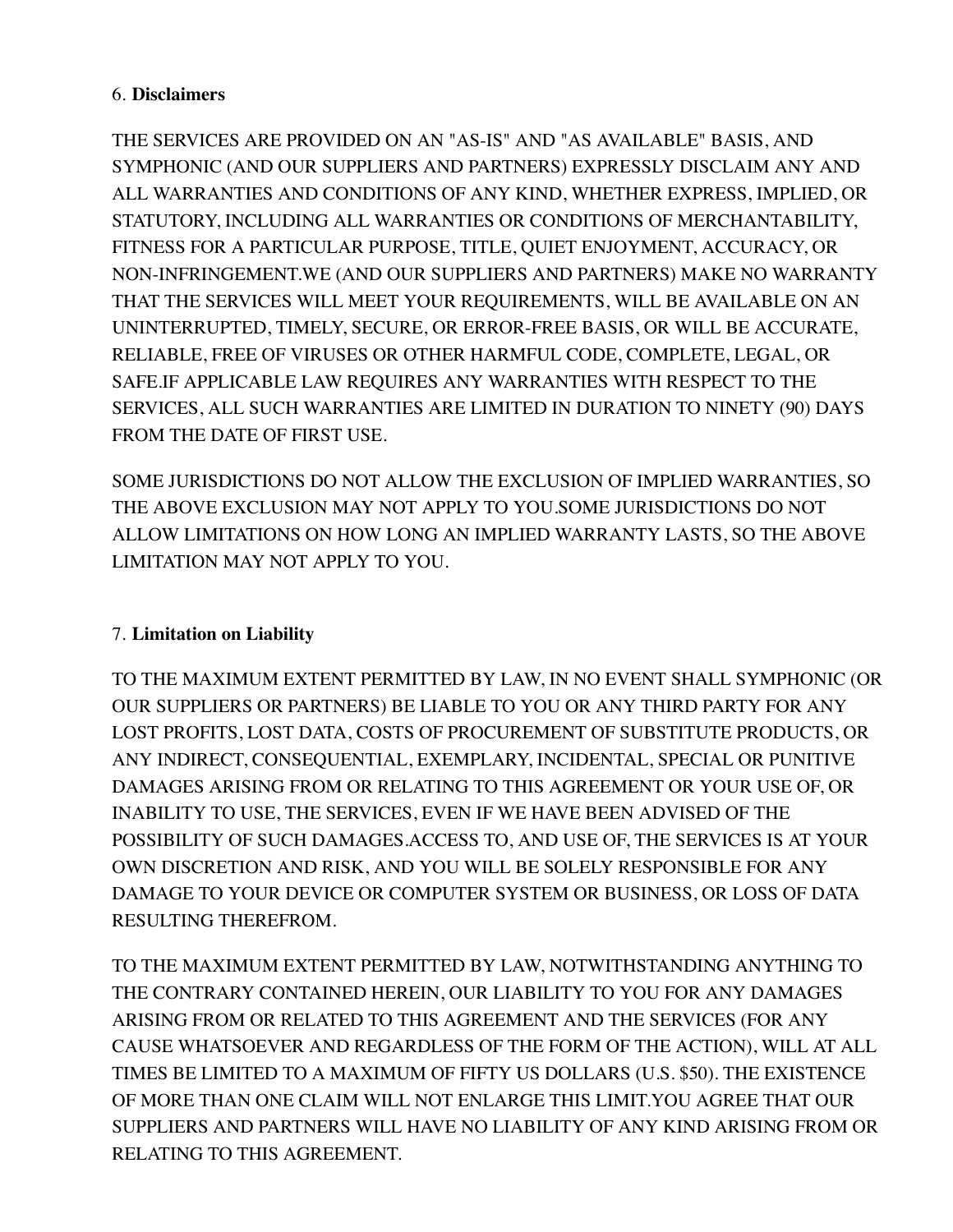SOME JURISDICTIONS DO NOT ALLOW THE LIMITATION OR EXCLUSION OF LIABILITY FOR INCIDENTAL OR CONSEQUENTIAL DAMAGES, SO THE ABOVE LIMITATION OR EXCLUSION MAY NOT APPLY TO YOU.

8. **Term and Termination.**Subject to this Section 8, this Agreement will remain in full force and effect while you use the Services.We may suspend or terminate your rights to use the Services (including your Account, if any) at any time for any reason at our sole discretion, including for any use of the Services in violation of this Agreement.Upon termination of your rights under this Agreement, your Account and right to access and use the Services will terminate immediately.You understand that any termination of your Account may involve permanent deletion of your User Content associated with your Account.Symphonic will not have any liability whatsoever to you for any termination of your rights under this Agreement, including for termination of your account or deletion of your User Content.Even after your rights under this Agreement are terminated, the following provisions of this Agreement will remain in effect: Sections 2.2 through 2.6, and Sections 3 through 11.

# 9. **Copyright Policy.**

If you believe that another user is, through the use of the Services, unlawfully infringing the copyright(s) in a work, and wish to have the allegedly infringing material removed, the following information in the form of a written notification (pursuant to 17 U.S.C.  $\bullet$  512(c)) must be provided to our designated Copyright Agent, who can be reached at [copyright@symdistro.com](mailto:copyright@symdistro.com):

- 1. your physical or electronic signature;
- 2. identification of the copyrighted work(s) that you claim to have been infringed;

3. identification of the material on the Services that you claim is infringing and that you request us to remove;

- 4. sufficient information to permit us to locate such material;
- 5. your address, telephone number, and e-mail address;

6. a statement that you have a good faith belief that use of the objectionable material is not authorized by the copyright owner, its agent, or under the law; and

7. a statement that the information in the notification is accurate, and under penalty of perjury, that you are either the owner of the copyright that has allegedly been infringed or that you are authorized to act on behalf of the copyright owner.

Please note that, pursuant to 17 U.S.C.  $\bullet$  512(f), any misrepresentation of material fact (falsities) in a written notification automatically subjects the complaining party to liability for any damages, costs and attorney�s fees incurred by us in connection with the written notification and allegation of copyright infringement.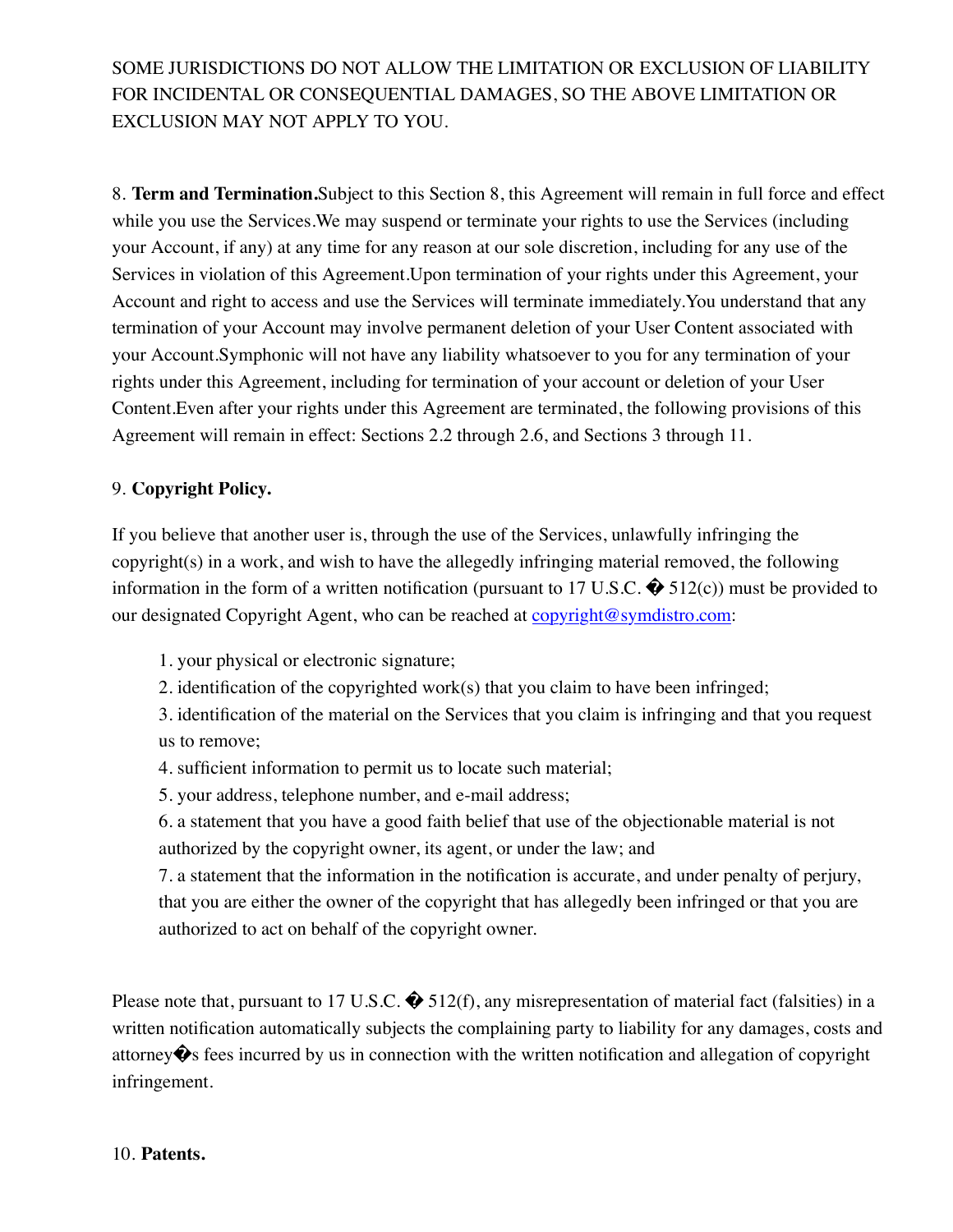Symphonic Distribution is a leading provider of digital music distribution and other services including video distribution, royalty records and payments, marketing services, User Generated Content management and monetization, rights management, physical distribution and sync licensing.

This is intended to serve as notice under 35 U.S.C.  $\bullet$  287(a). SymphonicMS / Catalog Transfer Technology U.S. Patent Nos. 10,963,507; 11,068,535

#### 11. **General**

11.1. **Changes.**This Agreement is subject to occasional revision, and if we make any substantial changes, we may notify you by sending you an e-mail to the last e-mail address you provided to us (if any), and/or by prominently posting notice of the changes on the Services.If you have provided us with an e-mail address, you are responsible for ensuring that it is your most current e-mail address.In the event that the last e-mail address that you have provided us is not valid, or for any reason is not capable of delivering to you the notice described above, our dispatch of the e-mail containing such notice will nonetheless constitute effective notice of the changes described in the notice.Any changes to this Agreement will be effective upon the earlier of two (2) calendar days following our dispatch of an e-mail notice to you (if applicable) or two (2) calendar days following our posting of notice of the changes on any of the Services.These changes will be effective immediately for new users of the Services.Continued use of the Services following notice of such changes shall indicate your acknowledgement of such changes and agreement to be bound by the terms and conditions of such changes.

11.2. **Export.** The Services may be subject to U.S. export control laws and may be subject to export or import regulations in other countries. You agree not to export, reexport, or transfer, directly or indirectly, any U.S. technical data acquired from Symphonic, or any products utilizing such data, in violation of the United States export laws or regulations.

11.3. **Disclosures.**Symphonic is located at the address set forth below. If you are a resident of the state of California, USA, you may report complaints to the Complaint Assistance Unit of the Division of Consumer Services of the California Department of Consumer Affairs in writing at 1625 North Market Blvd., Suite N 112, Sacramento, California 95834 or by telephone at (800) 952-5210.

11.4. **Electronic Communications.**The communications between you and Symphonic use electronic means, whether you use the Services or send us e-mails, or whether Symphonic posts notices on the Services or communicates with you via e-mail. For contractual purposes, you (a) consent to receive communications from Symphonic in an electronic form; and (b) agree that all terms and conditions, agreements, notices, disclosures, and other communications that Symphonic provides to you electronically satisfy any legal requirement that such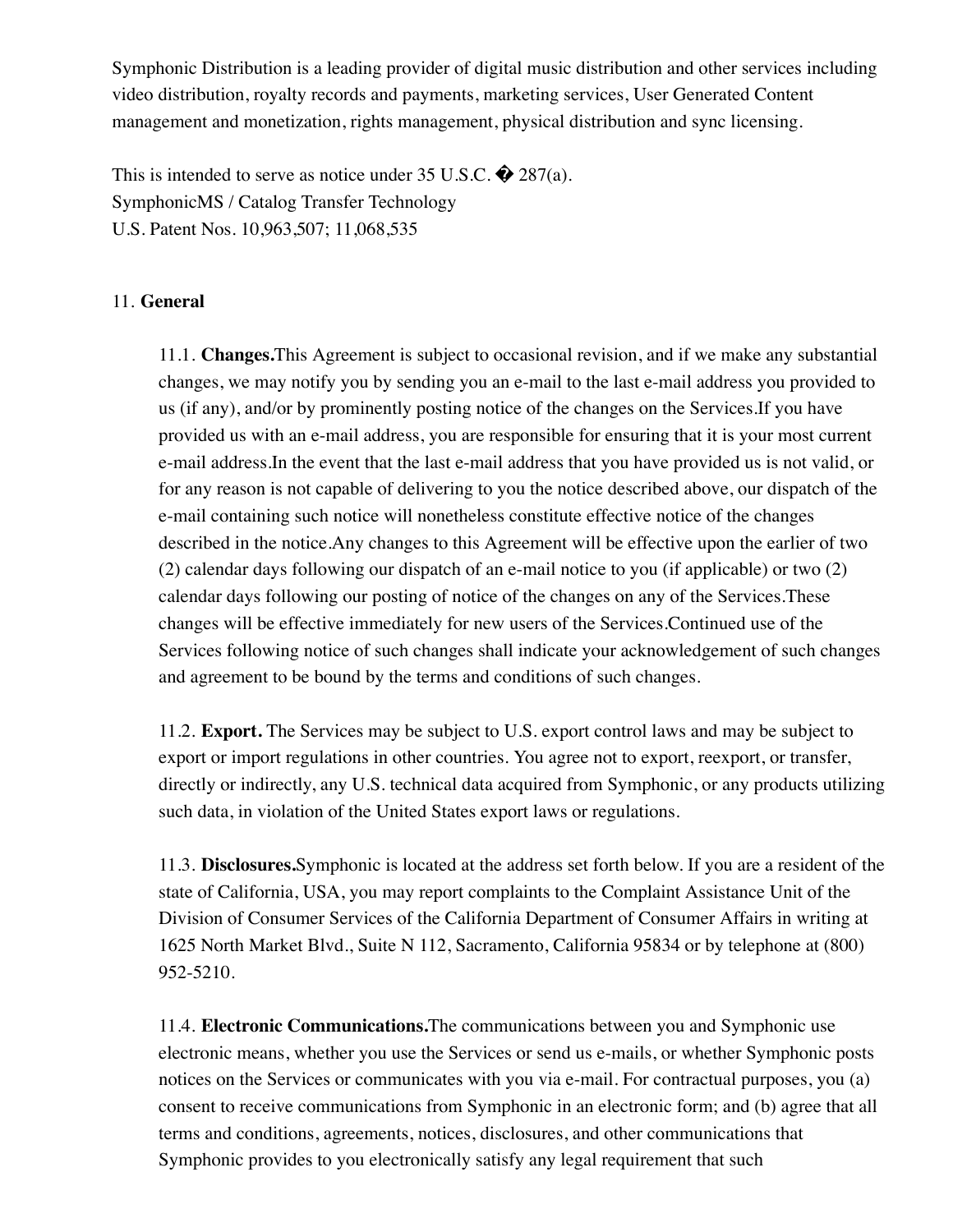communications would satisfy if it were be in a hardcopy writing. The foregoing does not affect your non-waivable rights.

11.5. **Your Privacy.** At Symphonic, we respect the privacy of our users. For details, please see our Privacy Policy, which may be accessed here, [www.symphonic.com/privacy-policy.](https://symphonic.com/privacy-policy/)By using the Service, you consent to our collection and use of personal data as outlined therein.

11.6. **Miscellaneous.** This Agreement shall be governed by the laws of the State of New York, USA, without giving effect to any conflict of laws principles that may provide the application of the law of another jurisdiction. The parties agree the state and federal courts sitting in New York, New York, USA shall have exclusive jurisdiction over any dispute arising out of or relating to this Agreement and the parties waive any objection based on venue or inconvenient forum. In any action or suit to enforce any right or remedy under this Agreement or to interpret any provisions of this Agreement, the prevailing party shall be entitled to recover reasonable attorneys' fees and costs, including expert witness fees. This Agreement (together with any Separate Agreement and/or separate terms, conditions and/or rules posted by Symphonic) constitutes the entire agreement between you and us regarding the use of the Services. Our failure to exercise or enforce any right or provision of this Agreement shall not operate as a waiver of such right or provision. The section titles in this Agreement are for convenience only and have no legal or contractual effect. The word "including" means "including without limitation".If any provision of this Agreement is, for any reason, held to be invalid or unenforceable, the other provisions of this Agreement will be unimpaired and the invalid or unenforceable provision will be deemed modified so that it is valid and enforceable to the maximum extent permitted by law.Your relationship to Symphonic is that of an independent contractor, and neither party is an agent or partner of the other.This Agreement, and your rights and obligations herein, may not be assigned, subcontracted, delegated, or otherwise transferred by you without our prior written consent, and any attempted assignment, subcontract, delegation, or transfer in violation of the foregoing will be null and void.Symphonic may freely assign this Agreement.The terms and conditions set forth in this Agreement shall be binding upon assignees.

11.7. **Trademark Information**.All trademarks, logos and service marks ("**Marks**") displayed in connection with the Services are our property or the property of other third parties. You are not permitted to use these Marks without our prior written consent or the consent of such third party which may own the Marks.

11.8. **Force Majeure.**Neither party will be responsible to the other for any delay in performing under this Agreement which results from civil disturbance, undeclared or declared war or other hostilities, acts of terrorism, acts of anarchy, labor strikes or interruptions, earthquakes or other acts of Nature or acts of God, governmental orders, diseases, pandemics, or any cause beyond the reasonable control of such party.